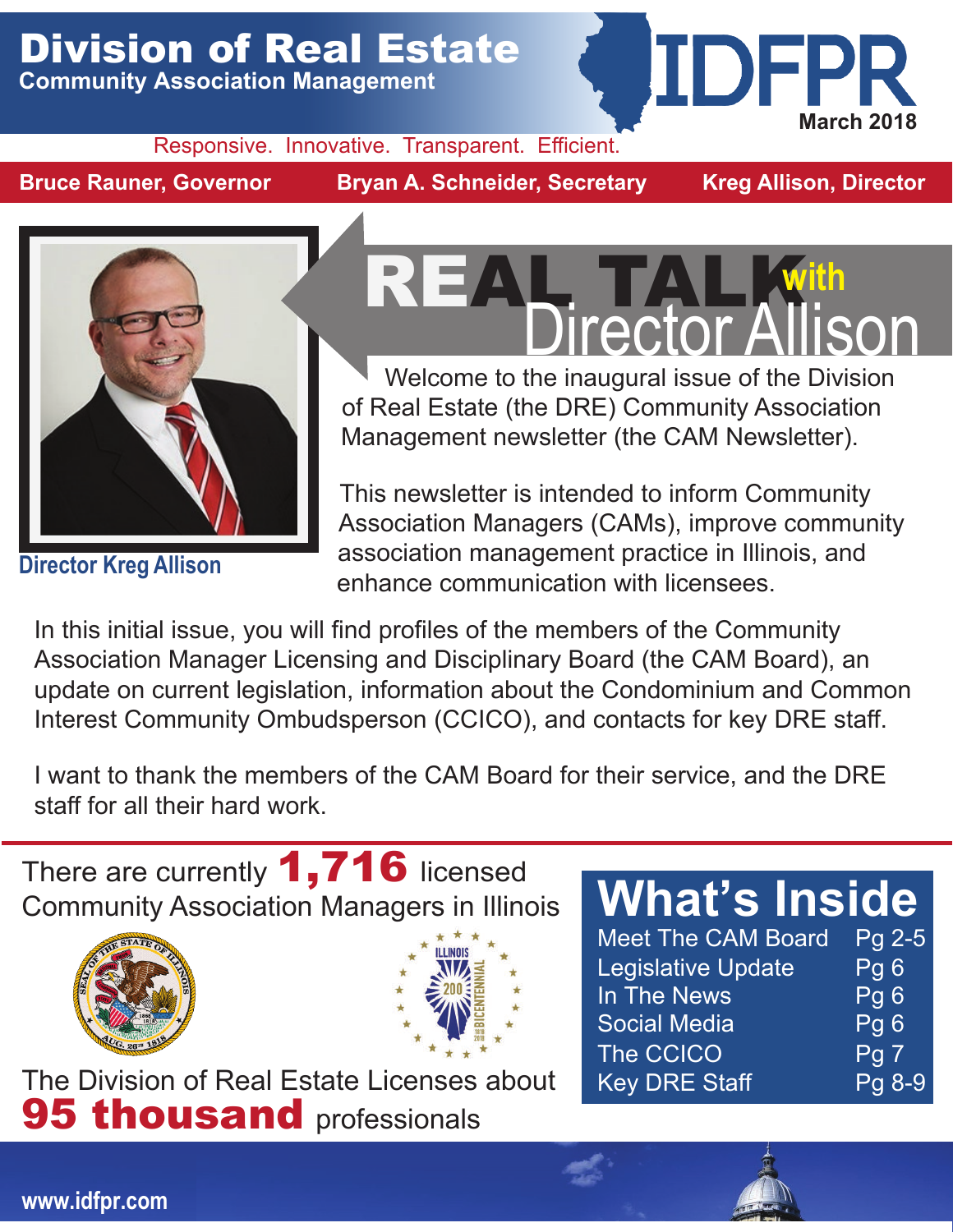

# Meet The CAM Board

The Community Association Manager Licensing and Disciplinary Board (the "CAM Board") is a seven member advisory board appointed by the Secretary of IDFPR. The CAM Board advises the Director of the Division of Real Estate (the "DRE") on all things related to the education, licensure and discipline of Community Association Managers in Illinois. Five members of the CAM Board are actively licensed Community Association Managers and two members are Unit Owners.



**Richard A. Hanson**

Rich Hanson is a Principal at Avison Young and has over 40 years of experience in the real estate industry. Prior to joining Avison Young, Mr. Hanson founded Mesa Development where he oversaw development projects valued at over \$1 billion and involved the development of more than 1,200 condominium units in Chicago, Illinois and San Jose, California. Rich earned his Bachelor of Science in Accounting with a minor in Economics from St. Joseph's College and a Master of Science in Taxation from DePaul University. Rich was appointed to the CAM Board in 2016 as a Unit Owner Member.

## Next Board Meeting: **April 17th, 2018**

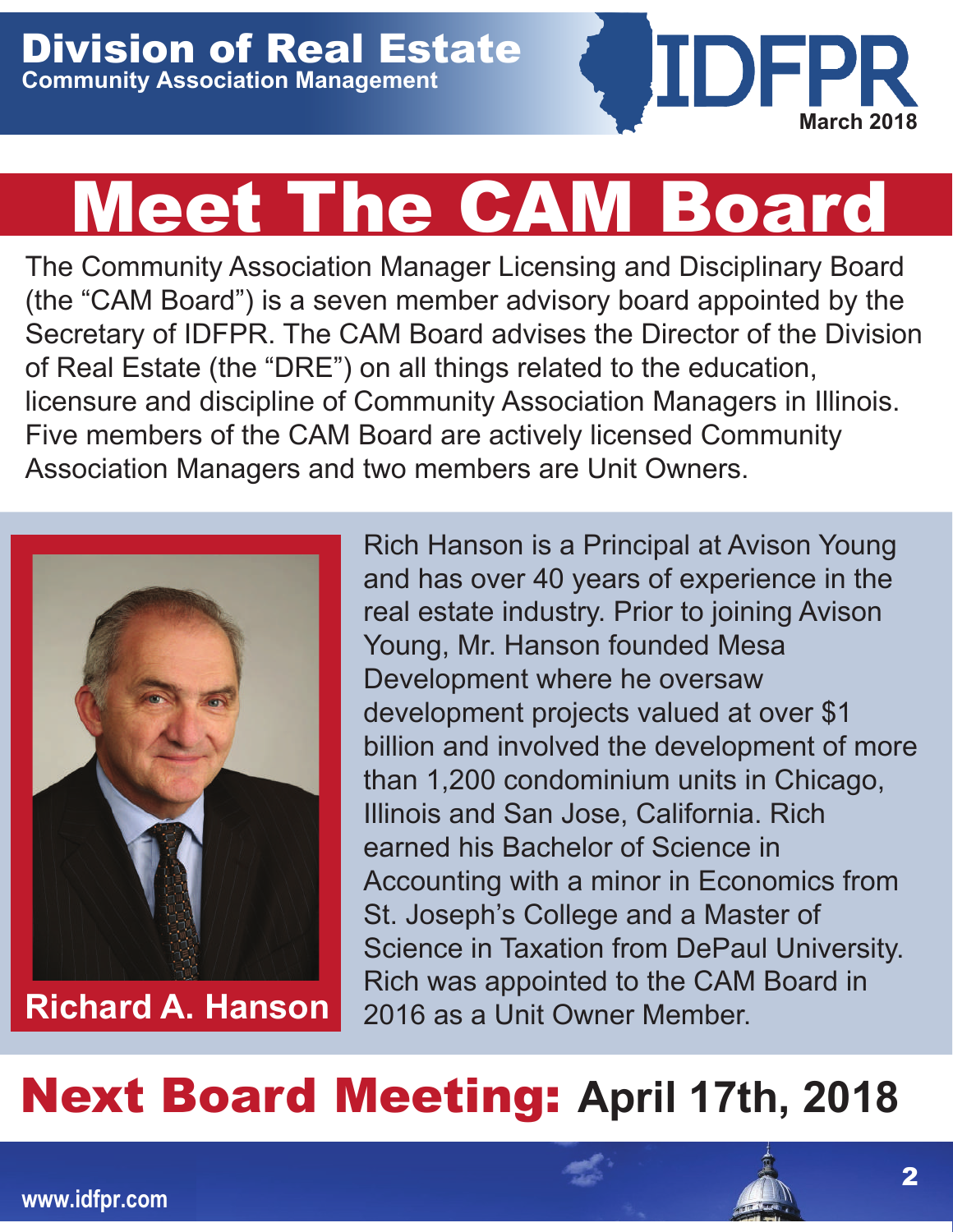

#### **Mary E (Beth) Loyd**

Beth Lloyd is real estate professional with more than 30 years experience. Beth is a licensed Real Estate Broker with Coldwell Banker Residential Brokerage in Schaumburg. She serves on the Board of Directors of Association of Condominium, Townhouse and Homeowners Associations (ACTHA). Beth earned a Bachelor of Arts with a major in French from the University of Minnesota. Beth has served on the CAM Board since 2010 and is the current Chairperson of the board. Beth serves as a Unit Owner Member on the CAM Board.

Bob Graf is an Executive Vice President at Sudler Property Management where he has been working in various roles since 1981. Bob is a licensed Community Association Manager, Certified Property Manager (CPM) from IREM and the Certified Manager of Community Associations (CMCA) from CAMICB. He serves on the Board of Directors of the Apartment Building Owners and Managers Association (ABOMA) and as the ABOMA Trustee for the SEIU Local 1 Health & Pension Fund. Bob earned his bachelor's degree from Western Illinois University. Bob has served on the CAM Board since 2010 as a Community Association Manager Member.



**March 2018** 

**www.idfpr.com**

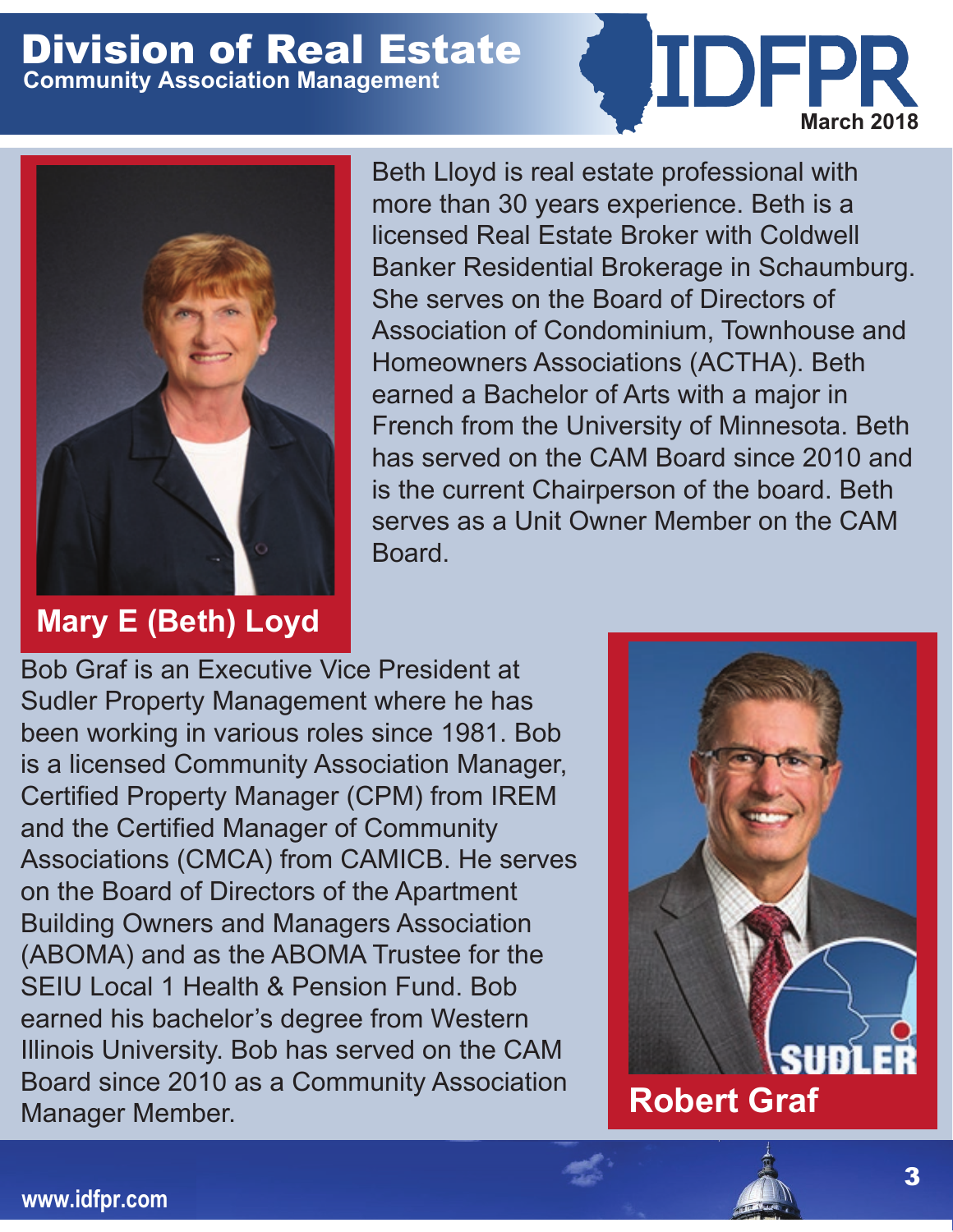



**Marla Jackson**

Marla Jackson is an Assistant Vice President in the Condominium Management Services Division of Draper and Kramer, Incorporated. Marla has almost 20 years of experience in property management and has worked in affordable, public housing and condominium management. She currently oversees a portfolio of over 2,000 condominium units in the Chicago area. Marla earned her Bachelor of Science and Master of Urban Planning from the University of Illinois at Urbana-Champaign. Marla serves as a Community Association Manager Member.

Don Kekstadt is the Regional Vice President for Acquisition Operations for Associa and has more than 30 years experience in real estate management. Mr. Kekstadt is a licensed Community Association Manager and has served on the CAM Board since 2010. Don is currently the Vice Chairman of the CAM Board and serves as a Community Association Manager Member.



**Donald W. Kekstadt**

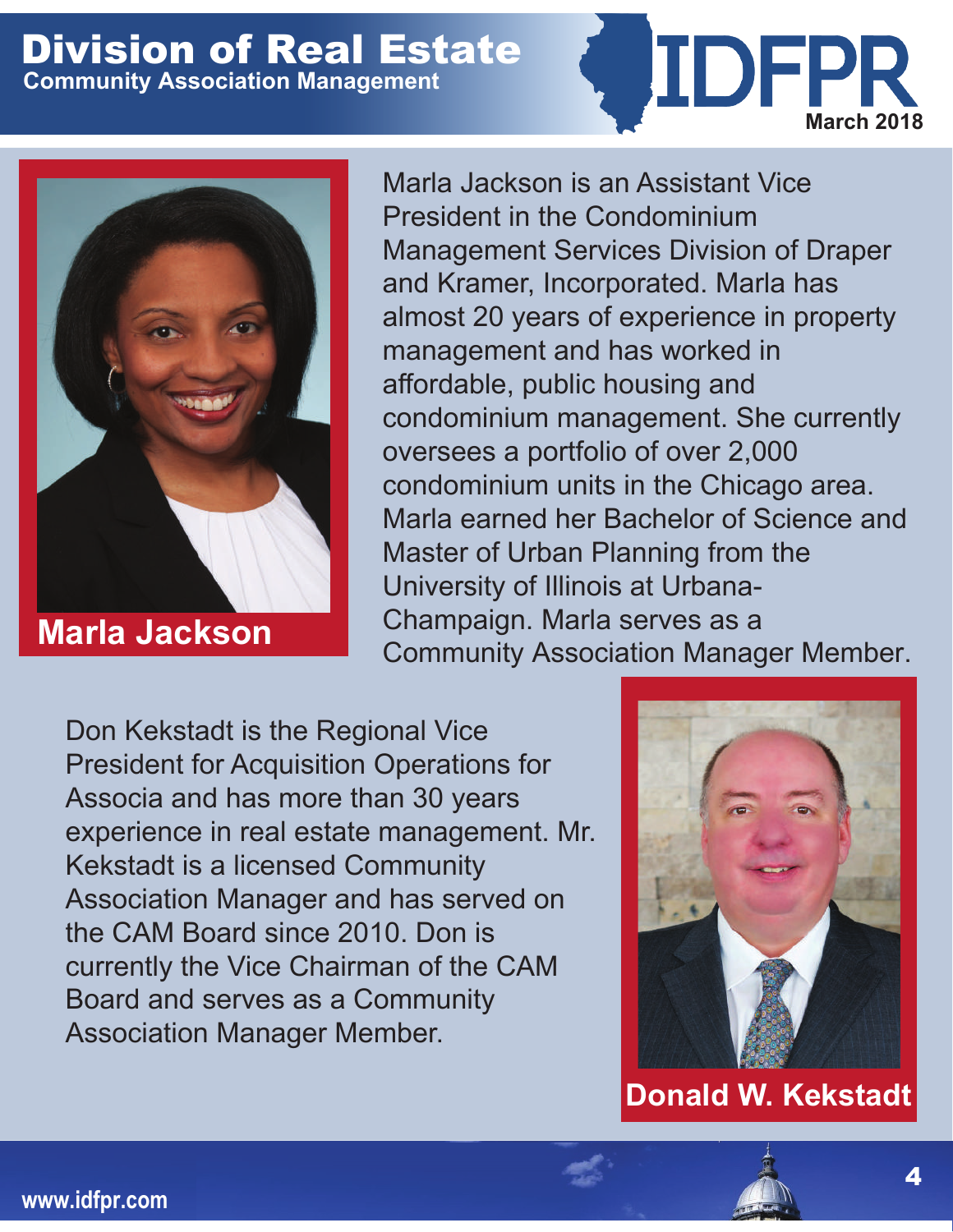

**Carla Young Kennedy**

Ms. Kennedy is the Chief Executive Officer of Lieberman Management Services with over 20 years of real estate management experience. Carla is a licensed Community Association Manager and a Certified Public Accountant. Carla earned her Bachelor of Business Administration in Accounting with a minor in Business Administration from Western Michigan University and an Executive MBA from Kellogg School of Management at Northwestern University. Carla was appointed to the CAM Board in 2016 as a Community Association Manager Member.

Mr. Sherwood is the President of FirstService Residential Illinois and has worked in property management for 13 years. Asa is a licensed Community Association Manager in Illinois and a Certified Manager of Community Associations and Association Management Specialist. Asa was appointed in 2016 as a Community Association Manager Member.



**March 2018** 

**IDFPR** 

**Asa Sherwood**

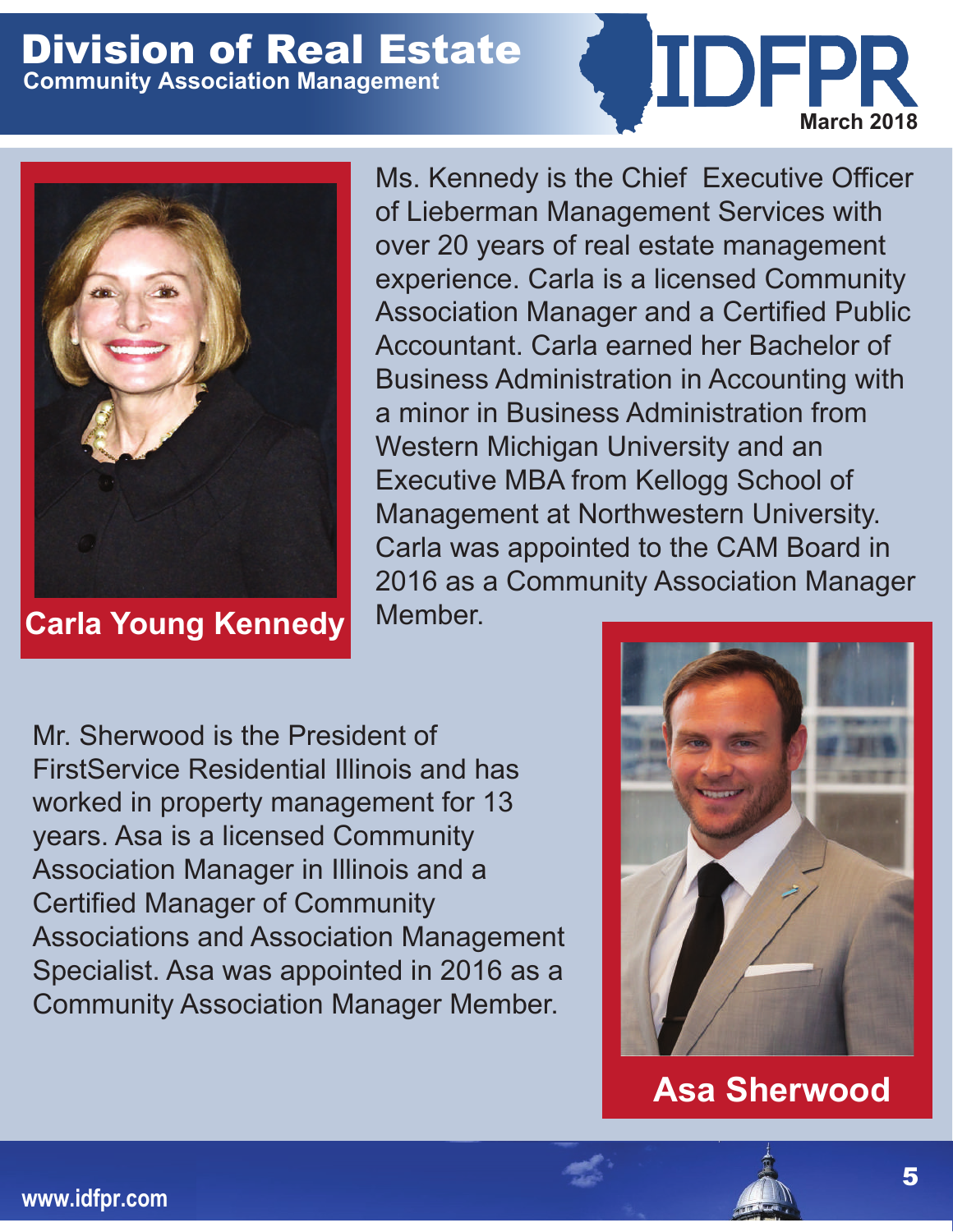

Current Bills related to the regulation of Community Association Managers

**[HB 5208](http://ilga.gov/legislation/BillStatus.asp?DocNum=5208&GAID=14&DocTypeID=HB&LegId=110894&SessionID=91&GA=100)** and **[SB 3394:](http://ilga.gov/legislation/BillStatus.asp?DocNum=3394&GAID=14&DocTypeID=SB&LegId=111338&SessionID=91&GA=100) Reduces Age Requirement.** Only need to be 18 years old, not 21, to become a Community Association Manager.

**[HB 5348:](http://ilga.gov/legislation/BillStatus.asp?DocNum=5348&GAID=14&DocTypeID=HB&LegId=111138&SessionID=91&GA=100) CAM Act Reformation.** Eliminates the Supervising Community Association Manager and Community Association Management firm licenses. A licensed Community Association Manager would be "designated" to be responsible for his or her firm. Authorized individuals on bank accounts where client money is held would need to be licensed as Community Association Managers.

**[HB 5505](http://ilga.gov/legislation/billstatus.asp?DocNum=5505&GAID=14&GA=100&DocTypeID=HB&LegID=111450&SessionID=91)** and **[SB 3036:](http://ilga.gov/legislation/billstatus.asp?DocNum=3036&GAID=14&GA=100&DocTypeID=SB&LegID=110566&SessionID=91) Term Limits for Service on DRE Boards.** CAM Board members would be limited to two four year appointments from the Secretary of IDFPR and prohibited from serving more than ten years maximum in a lifetime.

**[SB 2439](http://ilga.gov/legislation/billstatus.asp?DocNum=2439&GAID=14&GA=100&DocTypeID=SB&LegID=109032&SessionID=91)**: **Impact of Student Loan Defaults on CAM Licenses**. Eliminates the

CAM licenses for defaulting on loans guaranteed by ISAC.





**Kreg Allison, Director of the DRE, spoke at the Community Associations Institute (CAI) Illinois Chapter's Legal Forum at Navy Pier Pictured above are Director Allison and Asa Sherwood, President of FirstService Residential Illinois.**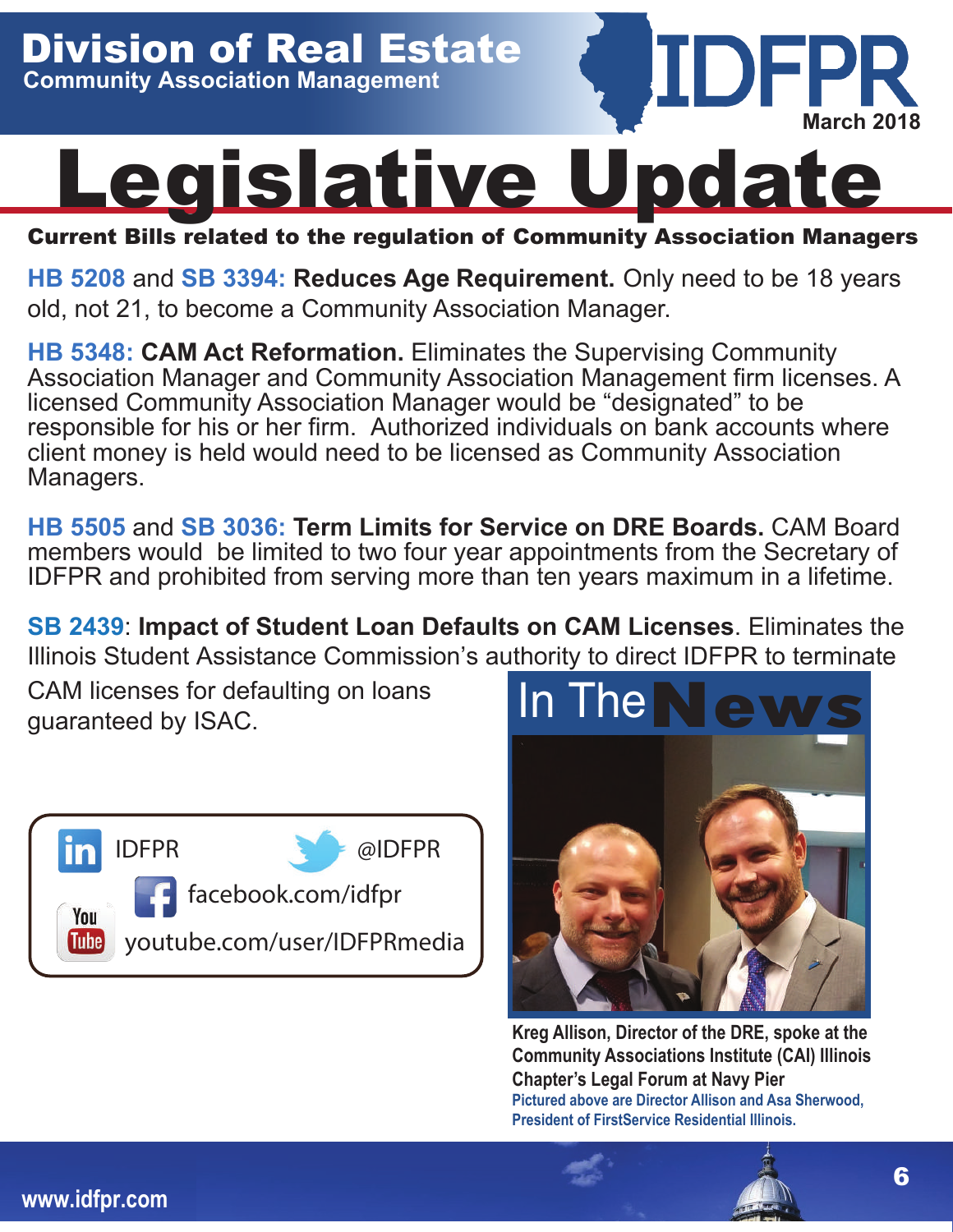

# The CCICO

#### **Condominium and Common Interest Community Ombudsperson**

In January, 2017, the Division of Real Estate established the Office of the Condominium and Common Interest Community Ombudsperson. The Ombudsperson's mission is to provide information to unit owners, condominium and common interest community associations and their respective boards in order that they may better understand their rights and obligations under the Condominium Property Act ("CPA") and the Common Interest Community Association Act ("CICAA").

The Ombudsperson's website (<http://www.idfpr.com/CCICO/>) contains a variety of publications, all updated to reflect the January 1, 2018 changes to the CPA and CICAA, including a booklet entitled "Condominium Unit Owners Rights and Responsibilities [Handbook](https://www.idfpr.com/CCICO/PDFs/Condo%20Rights%20and%20Responsibilities%206.0.pdf)."

#### **The Ombudsperson can be reached by email - fpr.ccico@illinois.gov**

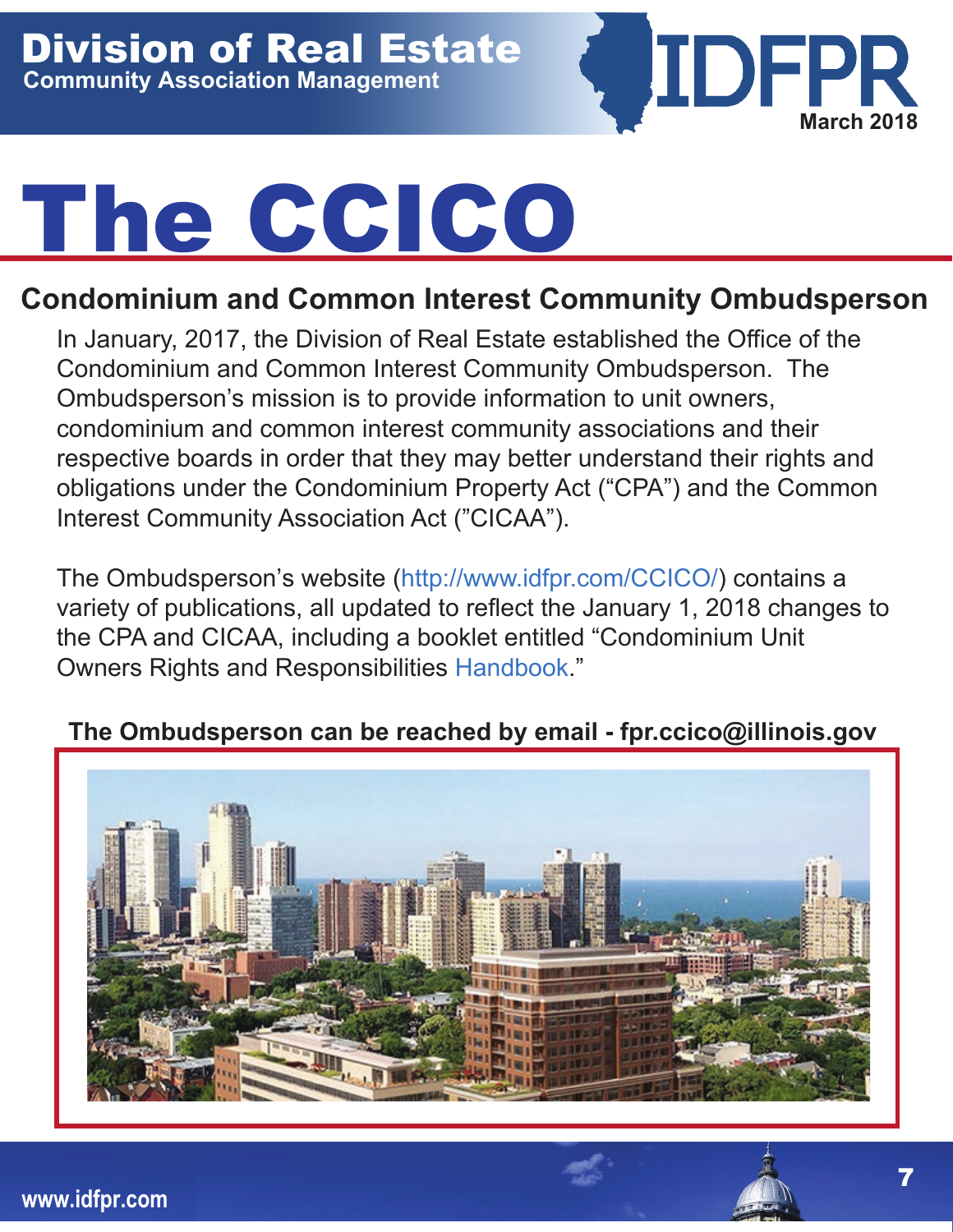

### **Key Division of Real Estate (DRE) Staff**



**Director of Real Estate 312.814.2027 312.793.1321 Kreg Allison**





**Interest Community Ombudsperson Condominium and Common Adrienne Levatino Jay Reyes 844.856.5193 FPR.CCICO@illinois.gov**



**Donielle Philpott kreg.allison@illinois.gov donielle.philpott@illinois.gov Policy Manager**



**Deputy General Counsel 312.793.3743 jay.reyes@illinois.gov**